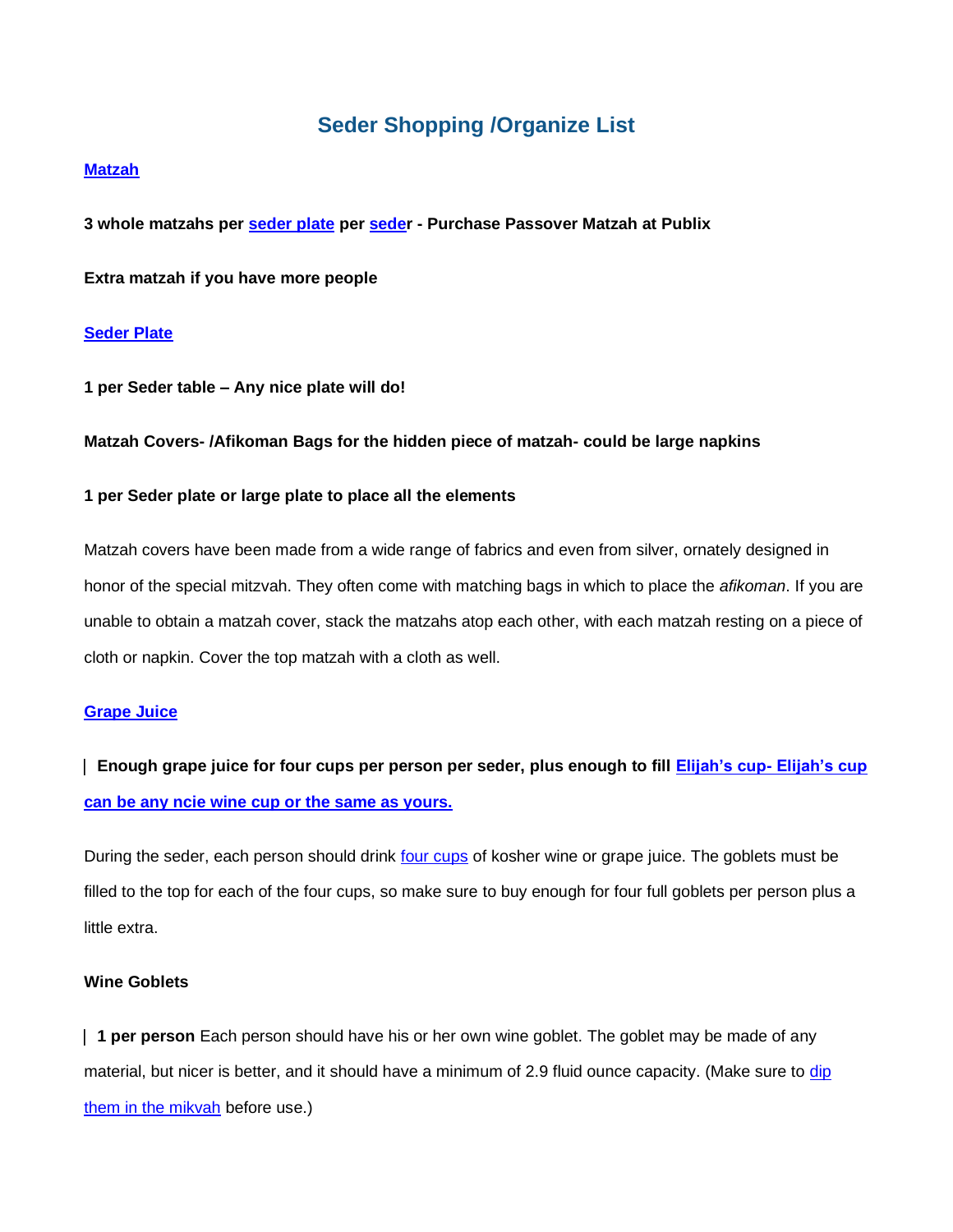# **[Maror \(Bitter Herbs\)](https://www.chabad.org/holidays/passover/pesach_cdo/aid/1749/jewish/What-Is-Maror.htm)**

# **Horseradish**

Make sure to purchase enough for each person to have a portion at least the size of an olive for the [ninth](https://www.chabad.org/holidays/passover/pesach_cdo/aid/117120/jewish/9-Maror-Bitter-Herbs.htm) and [tenth](https://www.chabad.org/holidays/passover/pesach_cdo/aid/117120/jewish/9-Maror-Bitter-Herbs.htm) steps of the seder respectively.

**[Haggadahs](https://www.chabad.org/holidays/passover/pesach_cdo/aid/1735/jewish/The-Haggadah.htm) booklet – Available at the church starting March 30th – one per family.**

# You can make copies so each person can have their own.

Ideally, each person should have his or her own Haggadah so as to make it easier to follow along and participate in the Seder. The Haggadah has been translated into tens of languages—you are sure to find one that speaks yours!

# **Ingredients for** *[Charoset](https://www.chabad.org/holidays/passover/pesach_cdo/aid/1998/jewish/The-Seder-Plate.htm)*

**Walnuts**

**Apples**

**Honey, Apple juice**

**pears**

#### **cinnamon, ginger, figs, dates, pomegranates, almonds (optional)**

There are many different Charoset recipes. You can make your own or look for one on line. It is customary to use ground walnuts, apples, pears, and red wine. Others may add one or more of the following: cinnamon, ginger, figs, dates, pomegranates, and almonds.

# *[Zeroah \(Roasted Shank-Bone\)](https://www.chabad.org/holidays/passover/pesach_cdo/aid/1999/jewish/The-Shank-Bone-Zeroah.htm)*

⎸ **1 per seder plate (can be reused for the second seder)**